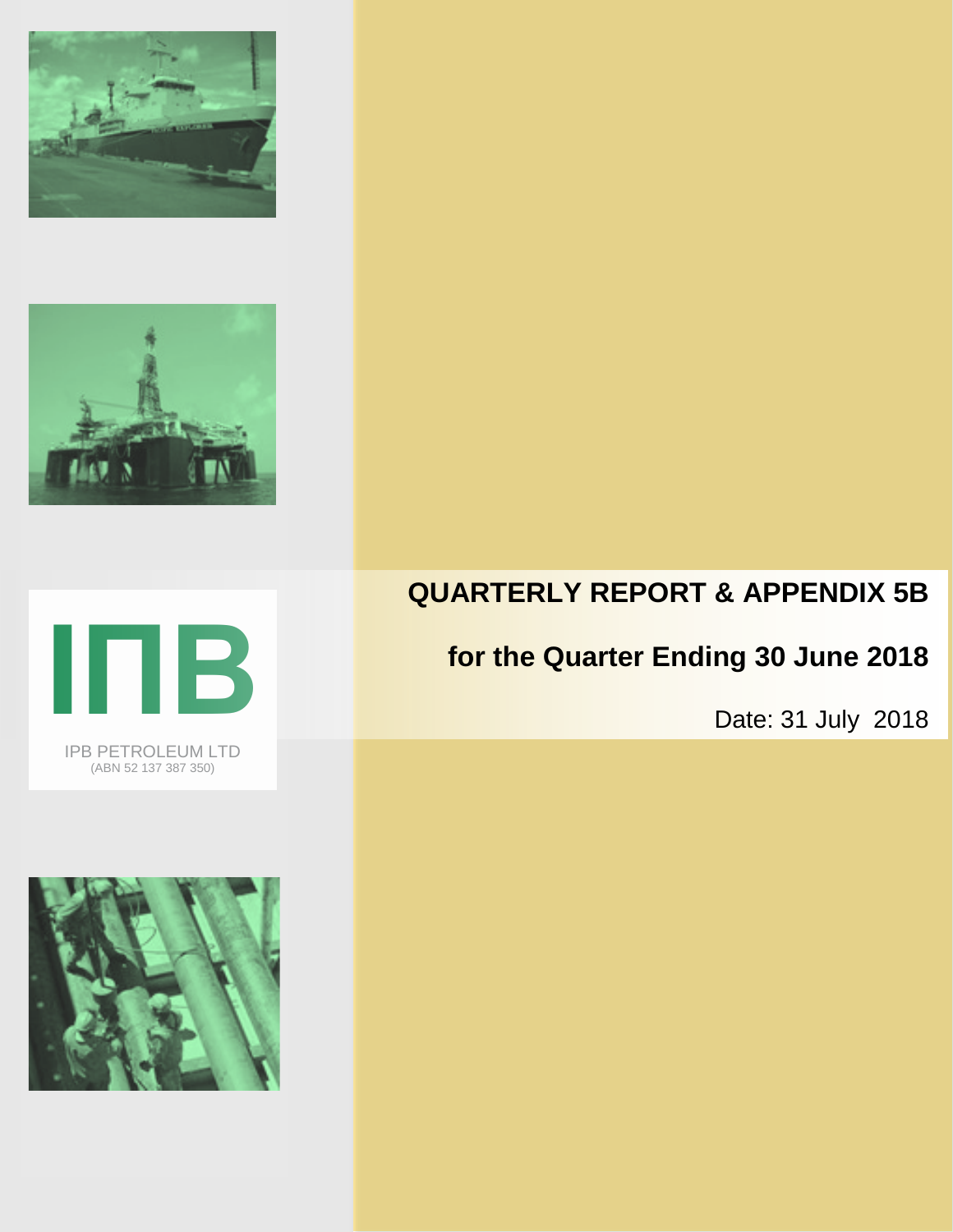

**31 July 2018**

# **JUNE 2018 QUARTERLY ACTIVITIES REPORT**

# **SUMMARY OF KEY EVENTS FOR THE QUARTER**

- Core WA-424-P Permit renewed for up to an additional 5 years from 18 June 2018
- Idris Prospective Resources significantly increased, P50 Best Estimate now 69 MMBBLs (100%)
- Farmout process re-commenced with encouraging interest received from industry
- WA-471-P Variation approved by the Joint Authority
- Consideration of complementary business development activities continued
- Engagement with consortium to secure seismic EP covering all IPB permits commenced

## **SINCE QUARTER END**

- WA-485-P Variation approved by the Joint Authority
- On 20 July IPB successfully placed 40 million new shares at 2 cps to Professional and Sophisticated investors raising \$800,000 before costs

#### **Permit WA-424-P (IPB 100%)**

#### **Permit Renewal and Partial Relinquishment**

During the quarter IPB received and accepted an offer to renew its core WA-424-P permit for up to another 5 years from the Commonwealth-Western Australia Joint Authority (Joint Authority).

Having satisfied all requirements associated with WA-424-P's Primary and Secondary work programmes, IPB lodged an application for renewal and partial relinquishment of permit WA-424-P (IPB 100%) in March 2018.

Under the relevant guidelines a titleholder is required to relinquish 50% of a permit's area as part of a compliant application for renewal of a exploration prermit. Accordingly IPB proposed a relinquishment of that portion of WA-424-P that was considered least prospective and to not contain the key Idris exploration play.

As part of the proposed renewal terms, an exploration well is required to be drilled during the first three years of the WA-424-P Renewal from 18 June 2018. The renewal period also offeres a further two optional secondary term years, providing a total permit renewal period of up to five years.

The renewed minimum work programme for WA-424-P is detailed as follows: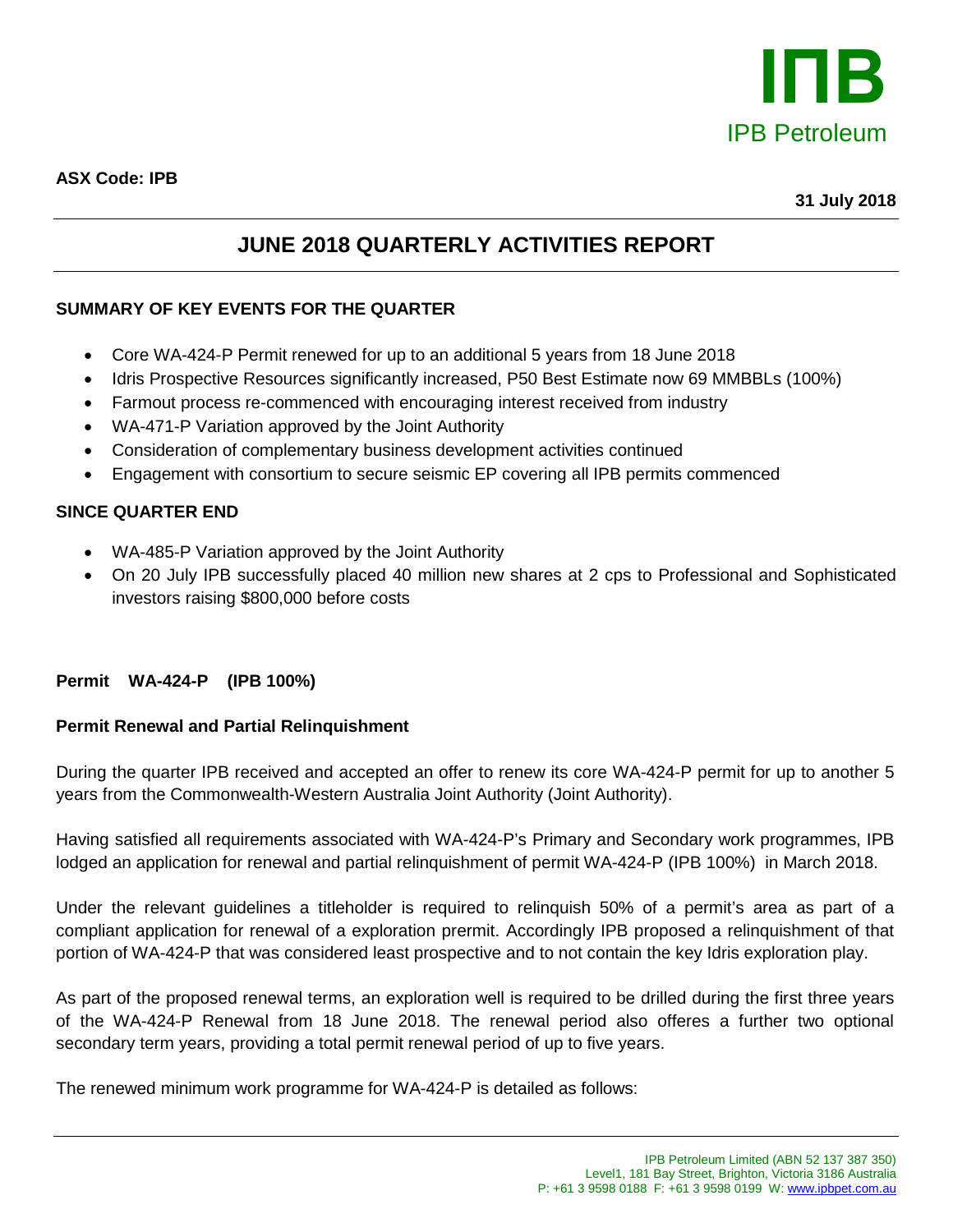

| <b>Term</b>                 | <b>Dates</b>    | <b>Remaining Minimum Work Requirements</b>                                                                                                          | <b>Estimated</b><br><b>Expenditure A\$</b> |
|-----------------------------|-----------------|-----------------------------------------------------------------------------------------------------------------------------------------------------|--------------------------------------------|
| <b>Primary</b><br>Years 1-3 | 18/6/18-17/6/21 | Geotechnical Studies including Seismic Re-interpretation of 75km <sup>2</sup><br>depth conversion around the Idris Prospect<br>One Exploration Well | 40,000<br>15,000,000                       |
| <b>Secondary</b><br>Year 4  | 18/6/21-17/6/22 | Detailed assessment and re-interpretation of well and 3D seismic<br>data following drilling of commitment well                                      | 100.000                                    |
| <b>Secondary</b><br>Year 5  | 18/6/22-17/6/23 | Technical studies to support a renewal and relinquishment<br>strategy                                                                               | 100.000                                    |

**Table 1: Renewed minimum work programme for WA-424-P** 

The Location Map below details IPB's permits including the renewed WA-424-P Permit and the area relinquished. The area relinquished is considered by IPB to be the least prospective, and does not contain the Idris exploration play.



# **Location Map : IPB Exploration Permits WA-424-P**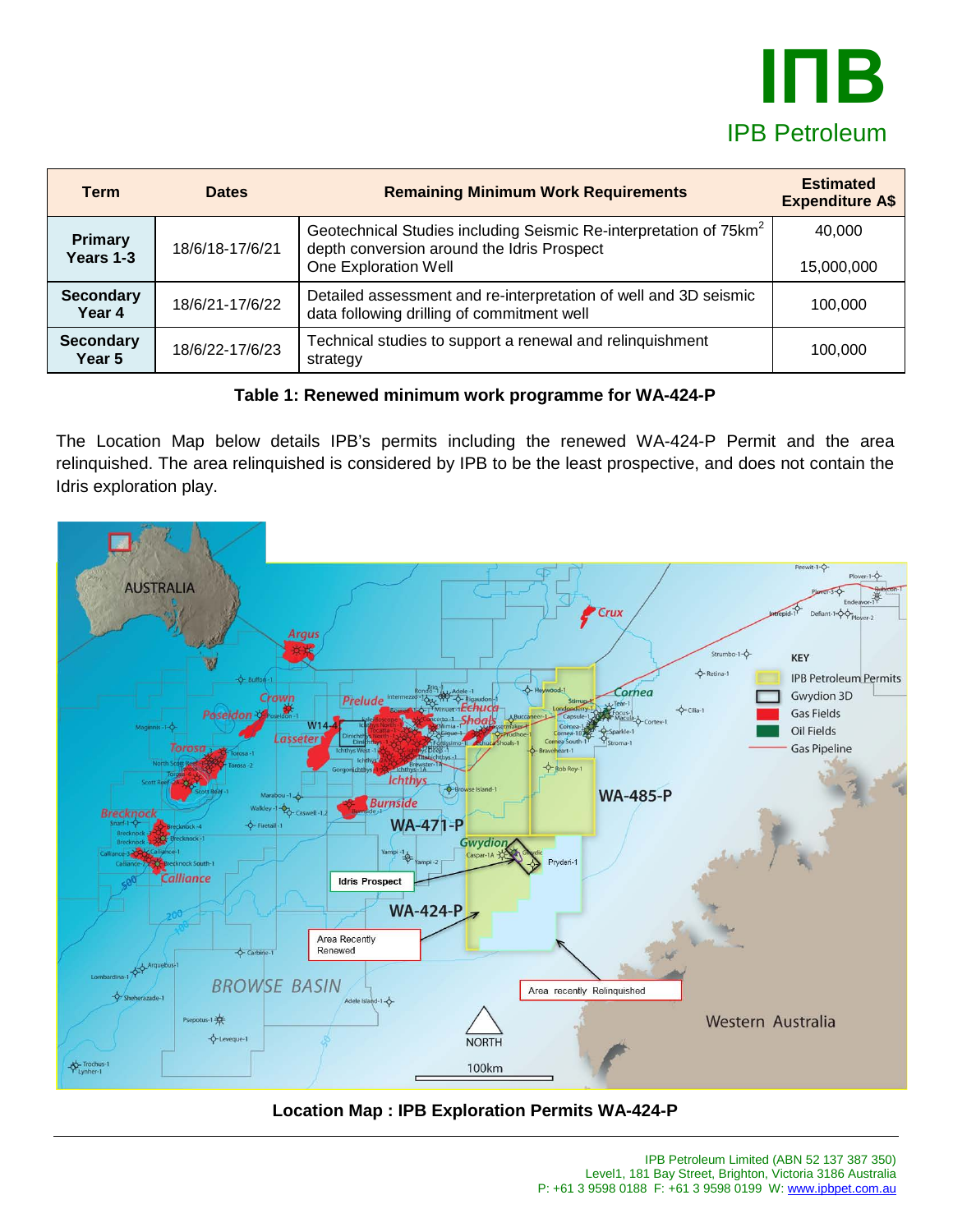

#### **Idris Prospective Resources Significantly Increased**

Following the completion of the Company's 3D seismic reprocessing and depth conversion project, IPB completed a thorough technical review of the prospective oil resources attributed to the Idris prospect.

As a result the Prospective Resources attributed to the Idris prospect were significantly increased on a most likely basis (P50) from 33 MMBBLS to 69 MMBBLS of oil (recoverable). Similarly prospective resource estimates were increased at the Low Estimate (P90), and High Estimate (P10) levels to being 20 MMBBLS of oil (recoverable) and 159 MMBBLS of oil (recoverable) respectively. Table 2 below provides a summary or the Prospective Resources attributed to the Idris Prospect.

| <b>Prospect</b> | <b>Prospective Resources Million Barrels of Oil</b><br>(Unrisked) $_1$ |                      |                      |
|-----------------|------------------------------------------------------------------------|----------------------|----------------------|
|                 | <b>Low Estimate</b>                                                    | <b>Best Estimate</b> | <b>High Estimate</b> |
| Idris (100%)    | 19.8                                                                   | 68.6                 | 159                  |

## **Table 2 : Prospective Oil Resources Attributed to Idris (WA-424-P IPB 100%)**

*The resources estimates contained in Table 1 have been prepared in accordance with SPE-PRMS and adherence to Chapter 5 of the ASX Listing Rules.*

**Subscript 1:** Prospective resources are estimated quantities of petroleum that may potentially be recovered by the application of future development project(s) and relate to undiscovered accumulations. These estimates have both an associated risk of discovery and a risk of development. Further exploration appraisal and evaluation is required to determine the existence of a significant quantity of potentially moveable hydrocarbons.

For further information, including assumptions, limitations and qualifications relating to the estimation of resources publicly reported by IPB and contained within this presentation, please refer to IPB's ASX Release titled "Idris Prospective Resources Significantly Increased" dated 11 May 2018.

IPB Petroleum is not aware of any new information or data, that materially affects the information relating to these publicly disclosed resources, since this release to the market, and all material assumptions and technical parameters underpinning these estimates continue to apply and has not materially changed.

*Note:* The subject prospective resource estimates relate to the immediate up-dip interpreted stratigraphic extension of the existing Gwydion oil discovery. With the benefit of our reprocessed 3D over the Gwydion discovery well and up dip area and our recently completed depth conversion project, Idris could be considered an appraisal well. However IPB has conservatively categorized the associated resources as Prospective given the stratigraphic nature of the interpreted hydrocarbon trap at Idris.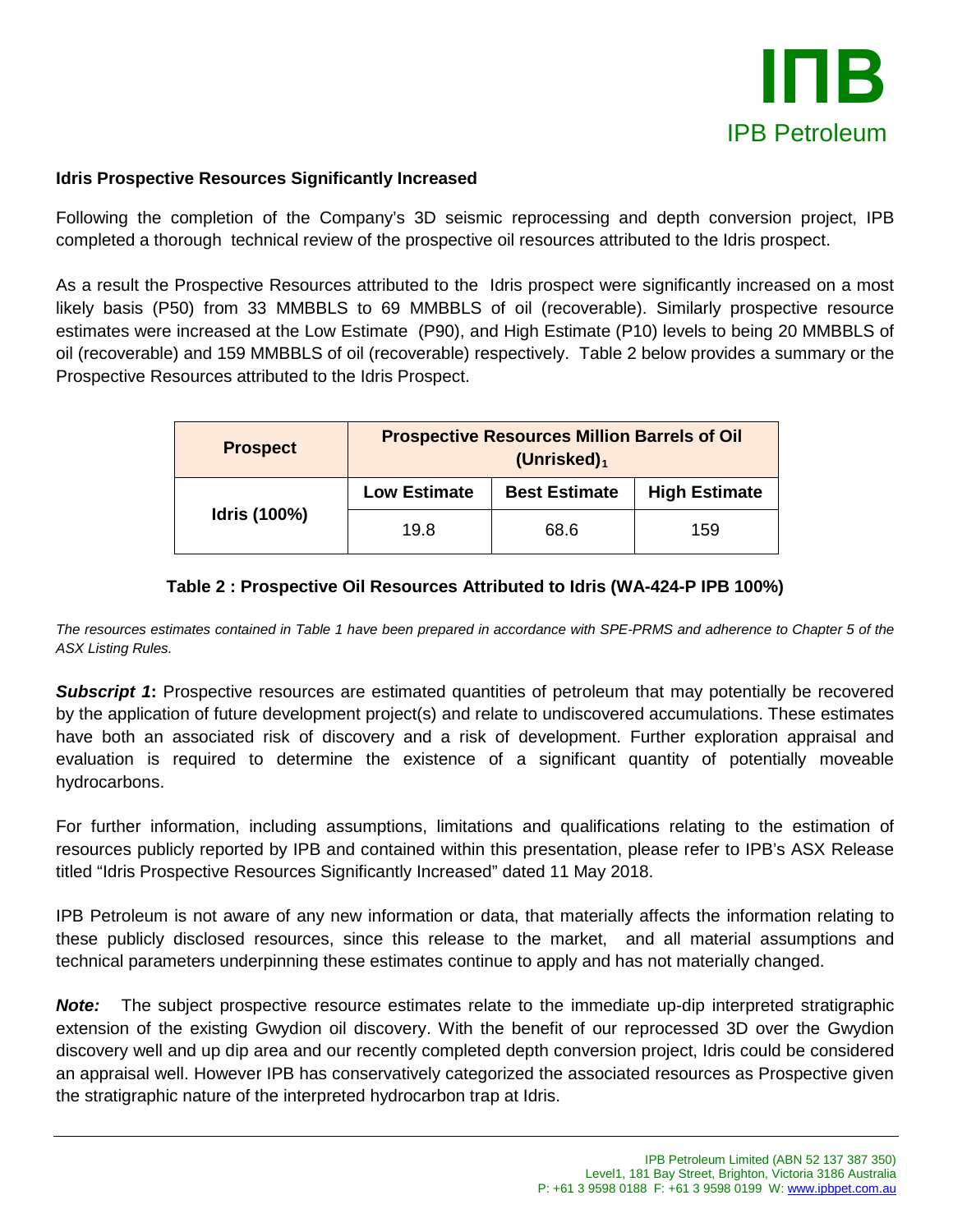

The Figure below highlights the location of the Gwydion 1 well and interpreted oil below structural closure associated with the Idris Prospective Resources.



**3D Seismic Line over Gwydion and Idris (in depth) with oil and gas and water contacts superimposed as measured in the Gwydion 1 well**

#### **Farmout Progress**

During the quarter IPB commenced an updated farmout process on the back of the successful Seismic Depth Conversion Project. The Company has received encouraging interest so-far since it allowed access to its dataroom from early June.

Several companies have entered the dataroom, with a number of additional potential farminees also expressing interest. Further more recent and ongoing presentations may yield additional potential farmin candidates.

The Company's proposal for a farmout involves the funding by a farminee (or farminees) of the drilling of an appraisal well at Idris to validate the updip potential of the oil leg encountered at Gwydion as well as verify the likey minimum commercial volumes in exchange for a to-be negotiated interest in WA-424-P.

Well costs are estimated to be around US\$12m, and IPB will also be seeking a re-imbursement of certain backcosts in exchange for an interest in its WA-424-P Permit. As part of a farm-in the Company may also offer an option for a faminee to fund certain exploration activities for an interest in the Company's other two Browse Basin permits WA-471-P and WA-485-P.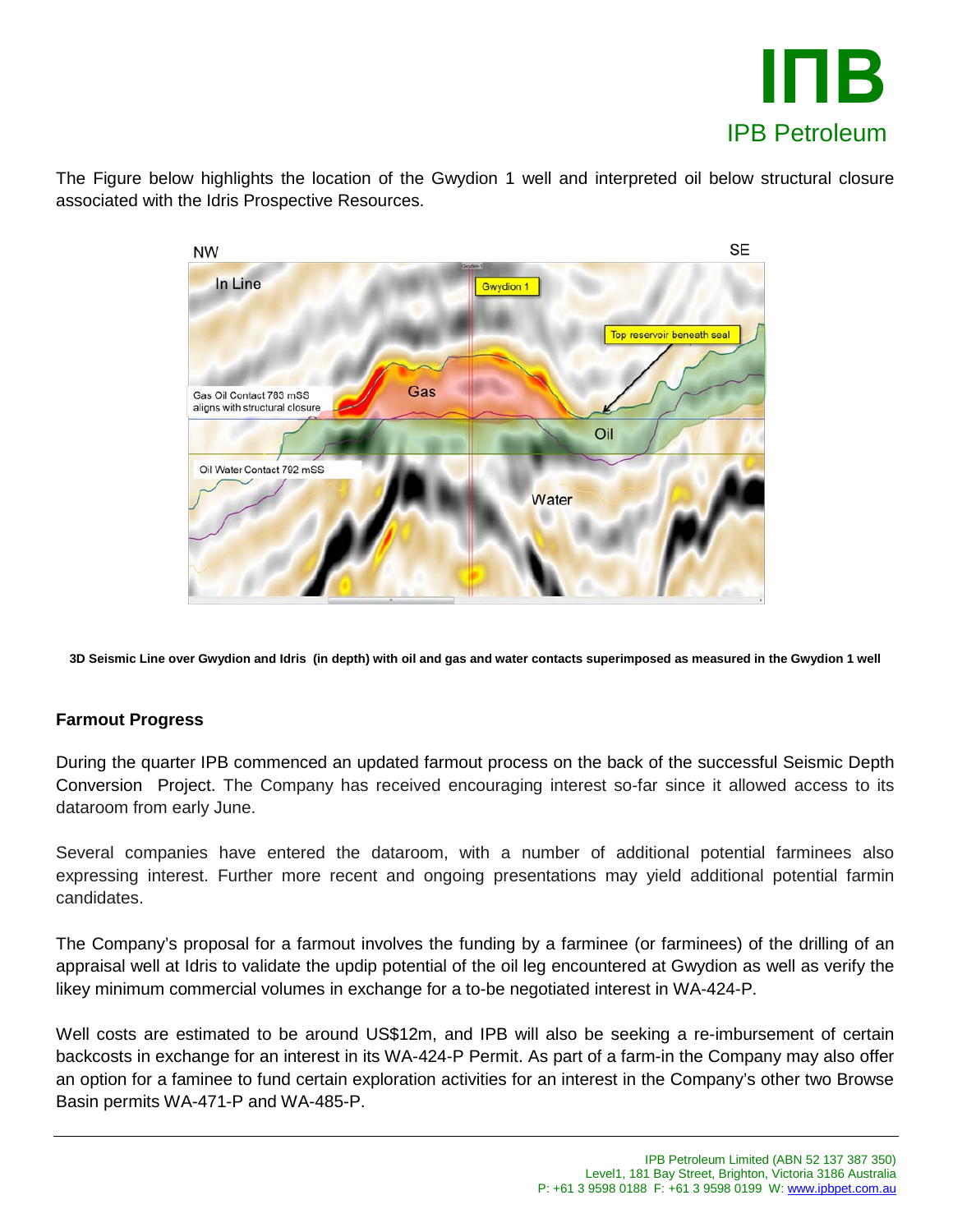

#### **Permits WA-471-P and WA-485-P (IPB 100%)**

#### **Variations Approved**

As a consequence of not being able to complete the Year 2 work programmes involving new 3D seismic surveys, the Company applied for a Variation during the quarter to both permits' work programmes. The requested Variation to WA-471-P's work programme was approved by the Joint authority in June, with WA-485-P's requested Variation approved in July.

The approved Variations now combine the remaining Primary term work programmes for each permit's Years 2 and 3, into a single Primary Term period. As a consequence IPB now has a further 12 months with which to satisfy the requirement to acquire a new 3D survey in each permit.

The Company expects to have to also apply in the future for an extension of time to complete the required drilling activities also part of each Permit's Primary Term Work Programme.

These permits were initially acquired to secure potential upside exposure to any success in the Company's independently held core WA-424-P Permit, for example a success with the proposed Idris well. In order to maintain tenure of these permits the Company will have to satisfy each Permit's Work Programmes or obtain approval for further Variations or Extensions of time to satisfy such Permit Work Programmes. The subject varied permit work programmes are detailed in Tables 3 and 4 below.

| <b>Term Year of</b><br><b>Permit</b> | <b>Permit</b><br>Year<br><b>Starts</b> | <b>Permit Year</b><br><b>Ends</b> | <b>Minimum Work Required</b>                                                       | <b>Estimated</b><br><b>Expenditure \$A</b> |
|--------------------------------------|----------------------------------------|-----------------------------------|------------------------------------------------------------------------------------|--------------------------------------------|
| <b>Primary</b><br>Years 1-3          | 4 May 13                               | 3 May 19                          | Geophysical and Geological Studies<br>600 km 3D Seismic Survey<br>exploration well | 1,500,000<br>7.5 million<br>15 million     |
| <b>Secondary</b><br>Year 4           | 4 May 19                               | 3 May 20                          | <b>Geophysical and Geological Studies</b>                                          | 200,000                                    |
| <b>Secondary</b><br>Year 5           | 4 May 20                               | 3 May 21                          | 1 exploration well<br>Geophysical and Geological Studies                           | 15 million<br>200,000                      |
| <b>Secondary</b><br>Year 6           | 4 May 21                               | 3 May 22                          | Geophysical and Geological Studies                                                 | 200,000                                    |

**Table 3: Approved varied minimum work programme for WA-471-P**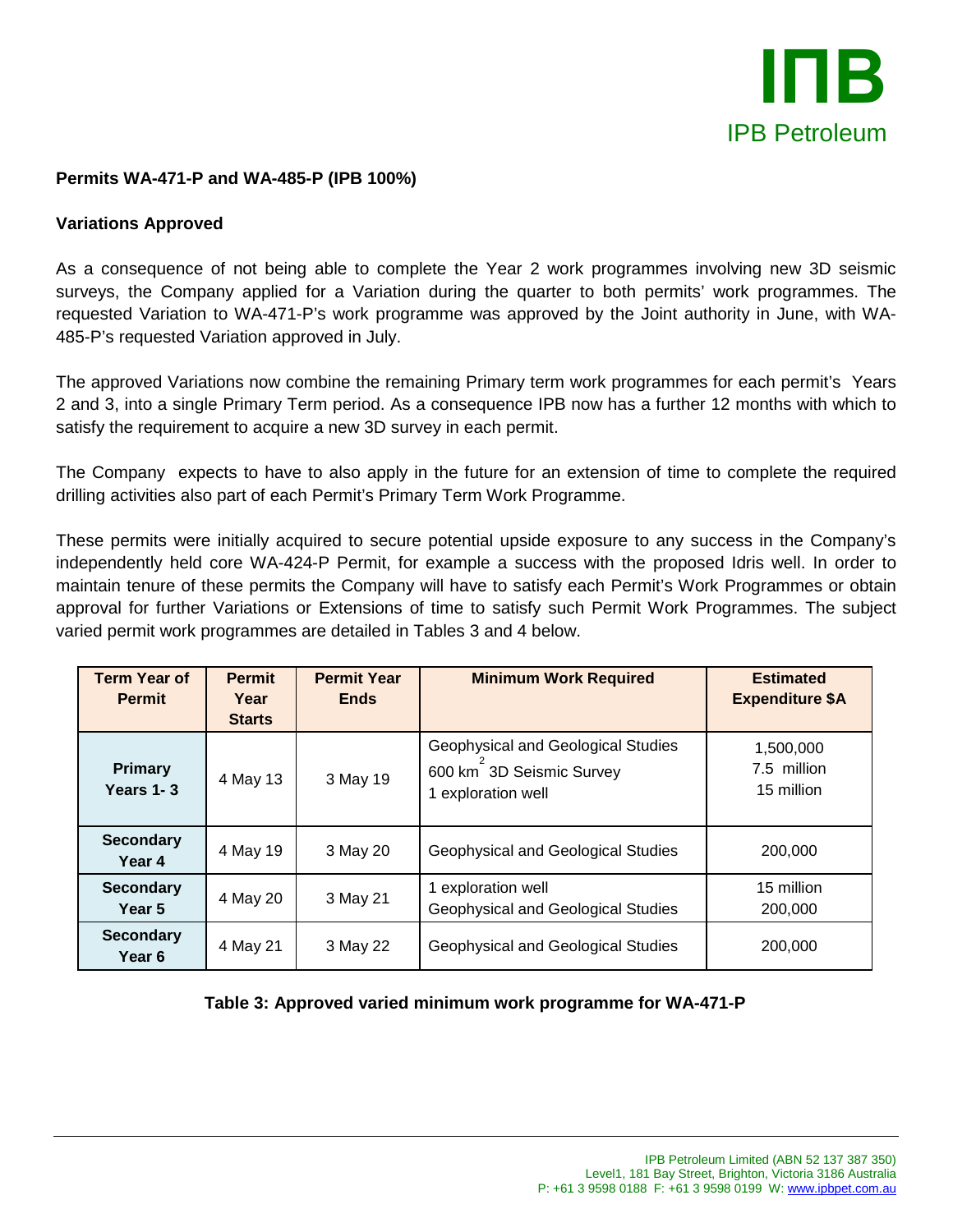

| <b>Term Year of</b><br><b>Permit</b> | <b>Permit Year</b><br><b>Starts</b> | <b>Permit Year</b><br><b>Ends</b> | <b>Minimum Work Required</b>                                                          | <b>Estimated</b><br><b>Expenditure \$A</b> |
|--------------------------------------|-------------------------------------|-----------------------------------|---------------------------------------------------------------------------------------|--------------------------------------------|
| <b>Primary</b><br>Years 1-3          | 14 May 14                           | 13 May 19                         | Geophysical and Geological Studies<br>900 km 3D Seismic Survey<br>2 exploration wells | 750,000<br>7.5 million<br>24 million       |
| <b>Secondary</b><br>Year 4           | 14 May 19                           | 13 May 20                         | 500km2 3D Seismic Survey Geological<br>and Geophysical Studies                        | 7 million<br>250,000                       |
| <b>Secondary</b><br>Year 5           | 14 May 20                           | 13 May 21                         | 1 exploration well<br>Geological and Geophysical Studies                              | 12 million<br>250,000                      |
| <b>Secondary</b><br>Year 6           | 14 May 21                           | 13 May 22                         | <b>Geological and Geophysical Studies</b>                                             | 250,000                                    |

## **Table 4: Approved varied minimum work programme for WA-485-P**

#### **Sesimic and Environmental Plan Activities**

During the quarter the Company ceased discussions with a shortlisted seismic contractor as a result of an unwillingness by them to progress an Environmental Plan ( EP) as previously agreed between the parties.

IPB subsequently engaged with a newly proposed consortium, consisting of seismic and other permit operators, with plans to to secure an broader seismic EP which will cover all of IPB's current Permits. The Company expects to progress to signing such an agreement in the current quarter, with EP work to commence shortly thereafter. IPB considers securing EP approval cost effectively and efficiently as an important and necessary first step in maintaining progress with the two permits' work programmes.

#### **Activities – Corporate and Financial**

During the quarter the Company continued to investigate complementary business development opportunities.

As at the end of the quarter IPB Petroleum had a cash balance of \$0.34 million with no debt. For further details refer to the attached Appendix 5B.

Post quarter end on 20 July 2018 the Company successfully completed a Placement of 40 million new shares to Professional and Sophisticated Investors raising approximately \$750,000 after costs of 6%. The issue was settled on 27 July, 2018.

The proforma 30 June end cash Balance cash balance on the Company was approximately \$1.09 million as a result of this raising.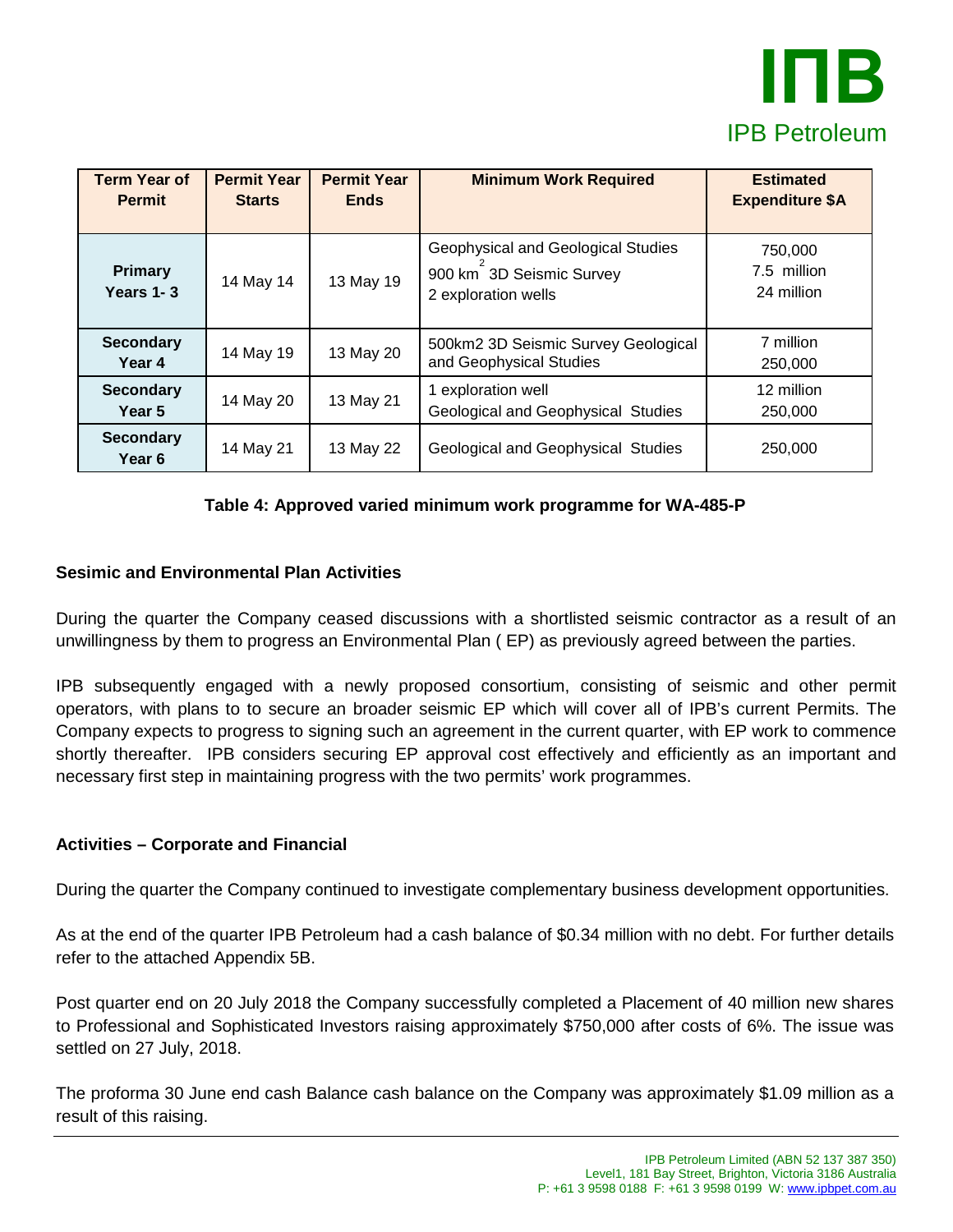

The proceeds of the Placement are planned to be applied towards funding :

- Environmental plan costs for future potential seismic activities required for permits including WA-485-P and WA-471-P
- Farmout activities and associated costs Technical, Legal and Commercial
- Ongoing permit study work and
- Working capital

## **PERMIT HOLDINGS AND INTERESTS AND ACTIVITIES**

During the quarter no changes occurred to the interests held by IPB Petroleum (IPB or the Company) in its three petroleum exploration permits.

As at the end of the quarter, and also as at the date of this report, the Company held the following interests in three Browse Basin exploration permits: **WA-424-P** (IPB 100% and Operator), **WA-471-P** (IPB 100% and Operator), **WA-485-P** (IPB 100% and Operator)

For further information contact Brendan Brown, Managing Director +61 3 9598 0188 or [admin@ipbpet.com.au](mailto:admin@ipbpet.com.au)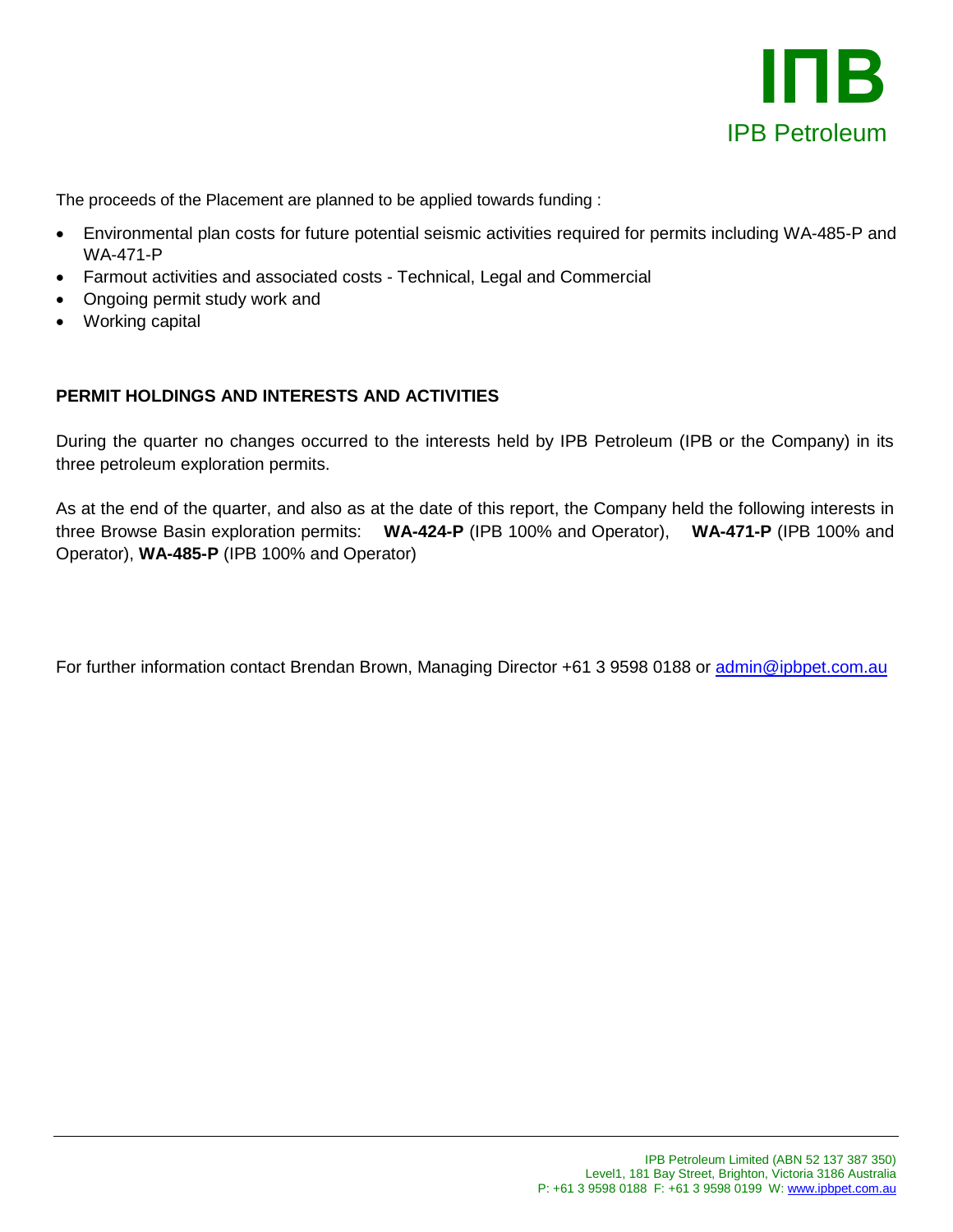*+Rule 5.5*

# **Appendix 5B**

# **Mining exploration entity and oil and gas exploration entity quarterly report**

Introduced 01/07/96 Origin Appendix 8 Amended 01/07/97, 01/07/98, 30/09/01, 01/06/10, 17/12/10, 01/05/13, 01/09/16

| Name of entity |  |  |
|----------------|--|--|
|----------------|--|--|

IPB Petroleum Limited

**ABN Quarter ended ("current quarter")**

52 137 387 350 30<sup>th</sup> June 2018

|     | <b>Consolidated statement of cash flows</b>       | <b>Current quarter</b><br>\$A'000 | Year to date<br>(12 months)<br>\$A'000 |
|-----|---------------------------------------------------|-----------------------------------|----------------------------------------|
| 1.  | Cash flows from operating activities              |                                   |                                        |
| 1.1 | Receipts from customers                           |                                   |                                        |
| 1.2 | Payments for                                      |                                   |                                        |
|     | exploration & evaluation<br>(a)                   | (87)                              | (192)                                  |
|     | development<br>(b)                                |                                   |                                        |
|     | production<br>(c)                                 |                                   |                                        |
|     | staff costs<br>(d)                                | (61)                              | (227)                                  |
|     | administration and corporate costs<br>(e)         | (29)                              | (186)                                  |
| 1.3 | Dividends received (see note 3)                   |                                   |                                        |
| 1.4 | Interest received                                 |                                   |                                        |
| 1.5 | Interest and other costs of finance paid          |                                   |                                        |
| 1.6 | Income taxes paid                                 |                                   |                                        |
| 1.7 | Research and development refunds                  |                                   |                                        |
| 1.8 | Other (provide details if material)               |                                   |                                        |
| 1.9 | Net cash from / (used in) operating<br>activities | (177)                             | (605)                                  |

|     | Cash flows from investing activities |  |
|-----|--------------------------------------|--|
| 2.1 | Payments to acquire:                 |  |
|     | property, plant and equipment<br>(a) |  |
|     | tenements (see item 10)<br>(b)       |  |
|     | investments<br>(C)                   |  |
|     | other non-current assets<br>(d)      |  |

+ See chapter 19 for defined terms

*1 September 2016* Page 1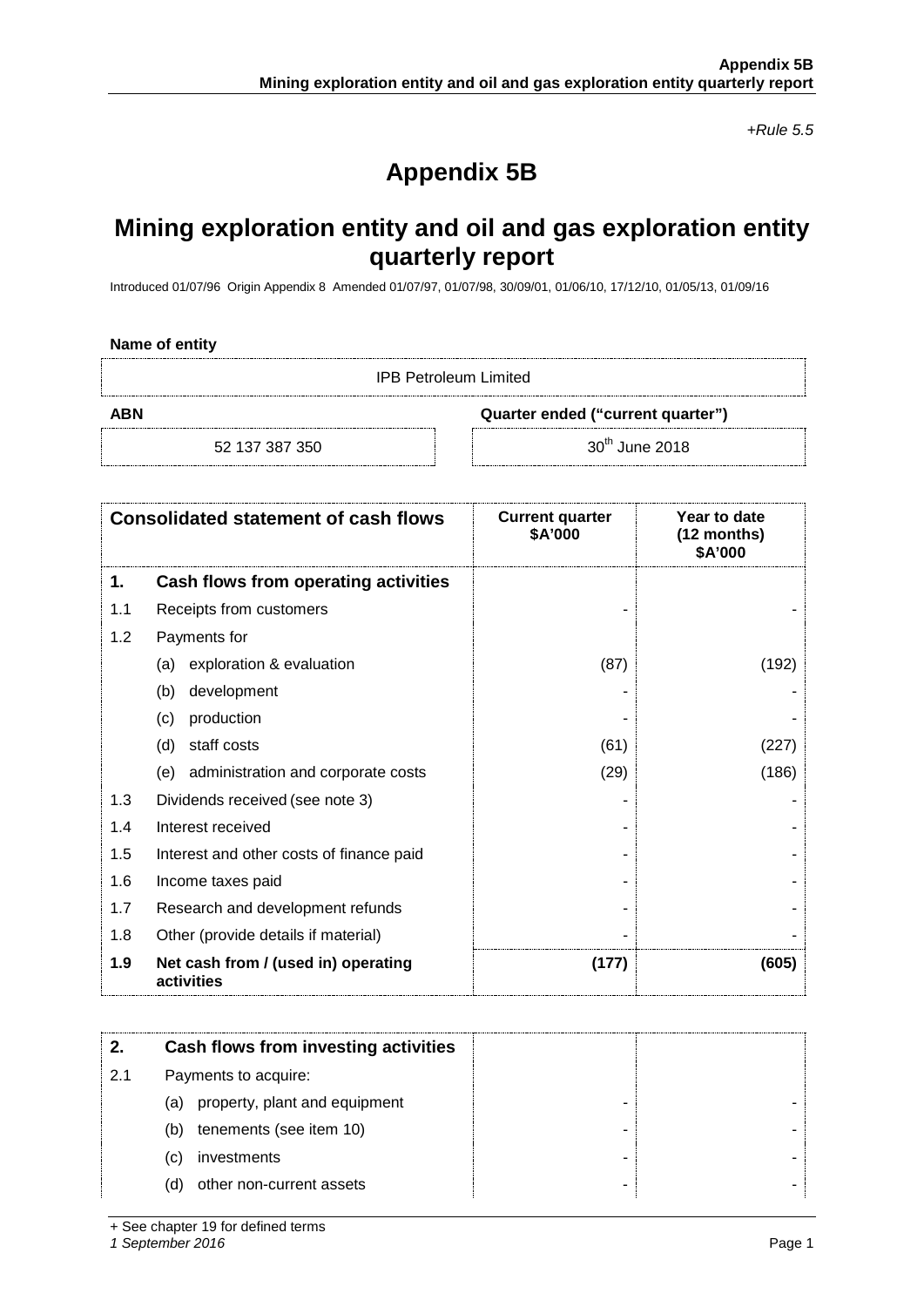#### **Appendix 5B Mining exploration entity and oil and gas exploration entity quarterly report**

|               | <b>Consolidated statement of cash flows</b>       | <b>Current quarter</b><br>\$A'000 | Year to date<br>$(12$ months)<br>\$A'000 |
|---------------|---------------------------------------------------|-----------------------------------|------------------------------------------|
| $2.2^{\circ}$ | Proceeds from the disposal of:                    |                                   |                                          |
|               | property, plant and equipment<br>(a)              |                                   |                                          |
|               | tenements (see item 10)<br>(b)                    |                                   |                                          |
|               | investments<br>(C)                                |                                   |                                          |
|               | other non-current assets<br>(d)                   |                                   |                                          |
| 2.3           | Cash flows from loans to other entities           |                                   |                                          |
| 2.4           | Dividends received (see note 3)                   |                                   |                                          |
| 2.5           | Other (provide details if material)               |                                   |                                          |
| 2.6           | Net cash from / (used in) investing<br>activities |                                   |                                          |

| 3.   | Cash flows from financing activities                                           |     |
|------|--------------------------------------------------------------------------------|-----|
| 3.1  | Proceeds from issues of shares                                                 | 273 |
| 3.2  | Proceeds from issue of convertible notes                                       |     |
| 3.3  | Proceeds from exercise of share options                                        |     |
| 3.4  | Transaction costs related to issues of<br>shares, convertible notes or options | (7) |
| 3.5  | Proceeds from borrowings                                                       |     |
| 3.6  | Repayment of borrowings                                                        |     |
| 3.7  | Transaction costs related to loans and<br>borrowings                           |     |
| 3.8  | Dividends paid                                                                 |     |
| 3.9  | Other (provide details if material)                                            |     |
| 3.10 | Net cash from / (used in) financing<br>activities                              | 266 |

| 4.  | Net increase / (decrease) in cash and<br>cash equivalents for the period |       |       |
|-----|--------------------------------------------------------------------------|-------|-------|
| 4.1 | Cash and cash equivalents at beginning of<br>period                      | 518   | 679   |
| 4.2 | Net cash from / (used in) operating<br>activities (item 1.9 above)       | (177) | (605) |
| 4.3 | Net cash from / (used in) investing activities<br>(item 2.6 above)       |       |       |
| 4.4 | Net cash from / (used in) financing activities<br>(item 3.10 above)      |       | 266   |
| 4.5 | Effect of movement in exchange rates on<br>cash held                     |       |       |
| 4.6 | Cash and cash equivalents at end of<br>period                            | 340   | 340   |

+ See chapter 19 for defined terms

*1 September 2016* Page 2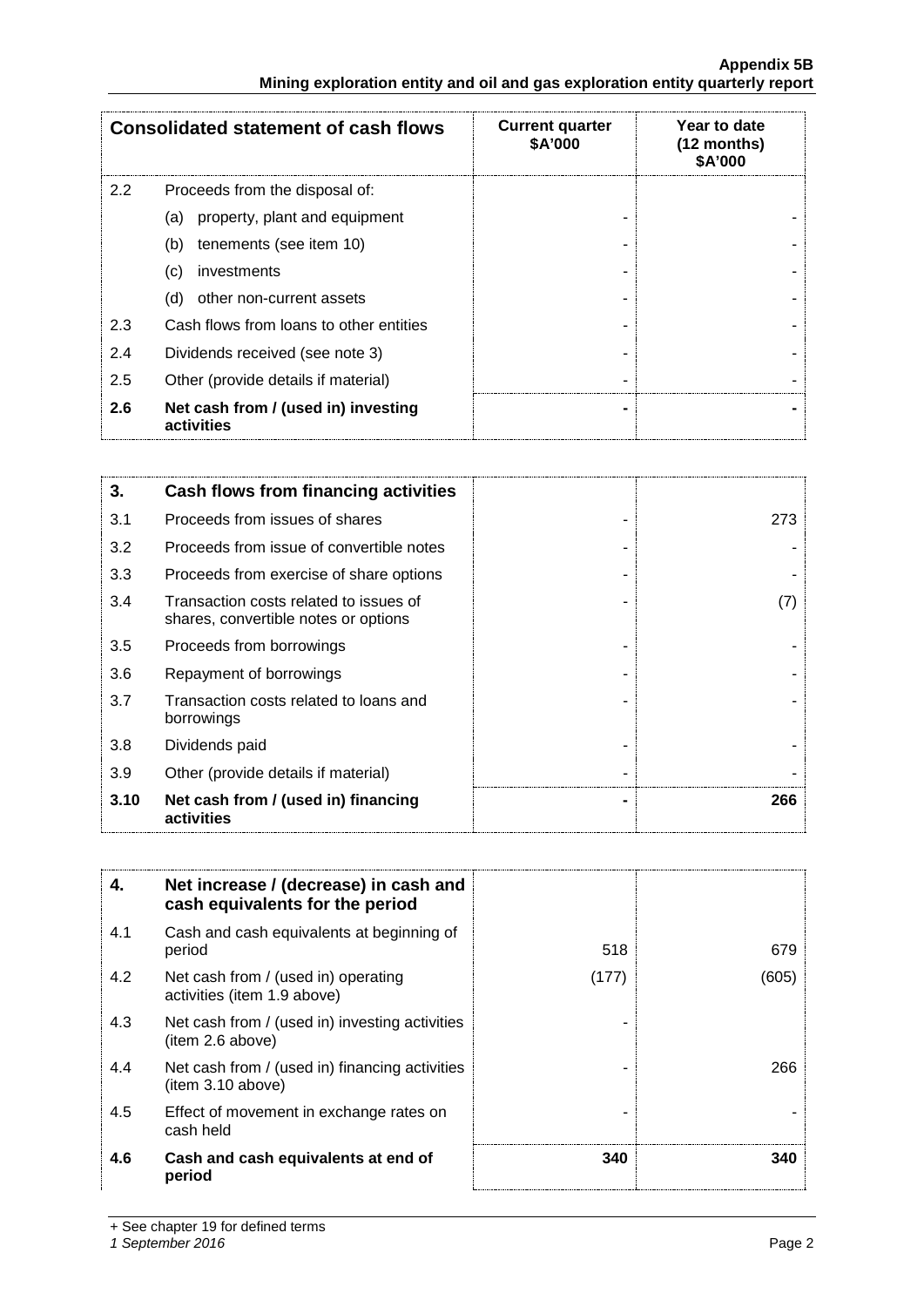| Consolidated statement of cash flows | <b>Current quarter</b><br>\$A'000 | Year to date<br>$(12$ months)<br>\$A'000 |
|--------------------------------------|-----------------------------------|------------------------------------------|
|                                      |                                   |                                          |

| 5.  | Reconciliation of cash and cash<br>equivalents<br>at the end of the quarter (as shown in the<br>consolidated statement of cash flows) to the<br>related items in the accounts | <b>Current quarter</b><br>\$A'000 | <b>Previous quarter</b><br>\$A'000 |
|-----|-------------------------------------------------------------------------------------------------------------------------------------------------------------------------------|-----------------------------------|------------------------------------|
| 5.1 | <b>Bank balances</b>                                                                                                                                                          | 340                               | 518                                |
| 5.2 | Call deposits                                                                                                                                                                 |                                   |                                    |
| 5.3 | <b>Bank overdrafts</b>                                                                                                                                                        |                                   |                                    |
| 5.4 | Other (provide details)                                                                                                                                                       |                                   |                                    |
| 5.5 | Cash and cash equivalents at end of<br>quarter (should equal item 4.6 above)                                                                                                  | 340                               |                                    |

| -6. | Payments to directors of the entity and their associates                          | <b>Current quarter</b><br><b>\$A'000</b> |
|-----|-----------------------------------------------------------------------------------|------------------------------------------|
| 6.1 | Aggregate amount of payments to these parties included in item 1.2                | 103                                      |
| 6.2 | Aggregate amount of cash flow from loans to these parties included<br>in item 2.3 |                                          |

6.3 Include below any explanation necessary to understand the transactions included in items 6.1 and 6.2

Executive and Non-Executive Fees Paid.

#### **7. Payments to related entities of the entity and their associates**

- 7.1 Aggregate amount of payments to these parties included in item 1.2
- 7.2 Aggregate amount of cash flow from loans to these parties included in item 2.3
- 7.3 Include below any explanation necessary to understand the transactions included in items 7.1 and 7.2

| <b>Current quarter</b><br>\$A'000 |  |
|-----------------------------------|--|
|                                   |  |
|                                   |  |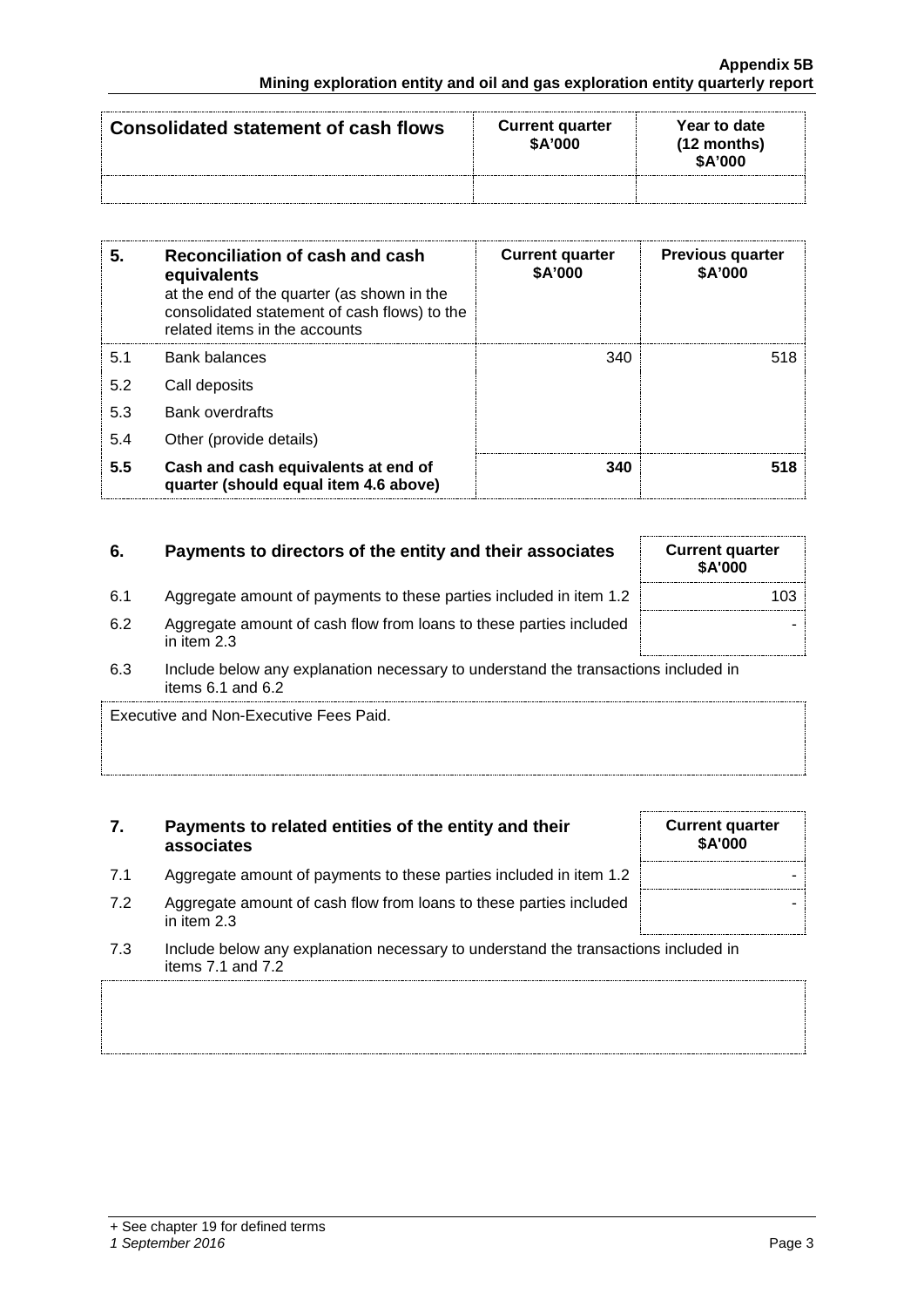| 8.   | <b>Financing facilities available</b><br>Add notes as necessary for an<br>understanding of the position | <b>Total facility amount</b><br>at quarter end<br>\$A'000 | Amount drawn at<br>quarter end<br>\$A'000 |
|------|---------------------------------------------------------------------------------------------------------|-----------------------------------------------------------|-------------------------------------------|
| .8.1 | Loan facilities                                                                                         |                                                           |                                           |
| 8.2  | Credit standby arrangements                                                                             |                                                           |                                           |
| 8.3  | Other (please specify)                                                                                  |                                                           |                                           |

8.4 Include below a description of each facility above, including the lender, interest rate and whether it is secured or unsecured. If any additional facilities have been entered into or are proposed to be entered into after quarter end, include details of those facilities as well.

| 9.  | <b>Estimated cash outflows for next quarter</b> | <b>\$A'000</b> |
|-----|-------------------------------------------------|----------------|
| 9.1 | Exploration and evaluation                      |                |
| 9.2 | Development                                     |                |
| 9.3 | Production                                      |                |
| 9.4 | Staff costs                                     | 50             |
| 9.5 | Administration and corporate costs              |                |
| 9.6 | Other (provide details if material)             |                |
| 9.7 | <b>Total estimated cash outflows</b>            |                |

| 10.  | <b>Changes in</b><br>tenements<br>(items $2.1(b)$ and<br>$2.2(b)$ above)                          | <b>Tenement</b><br>reference<br>and<br><b>location</b> | <b>Nature of interest</b> | Interest at<br>beginning<br>of quarter | <b>Interest</b><br>at end of<br>quarter |
|------|---------------------------------------------------------------------------------------------------|--------------------------------------------------------|---------------------------|----------------------------------------|-----------------------------------------|
| 10.1 | Interests in mining<br>tenements and<br>petroleum tenements<br>lapsed, relinquished<br>or reduced |                                                        |                           |                                        |                                         |
| 10.2 | Interests in mining<br>tenements and<br>petroleum tenements<br>acquired or increased              |                                                        |                           |                                        |                                         |